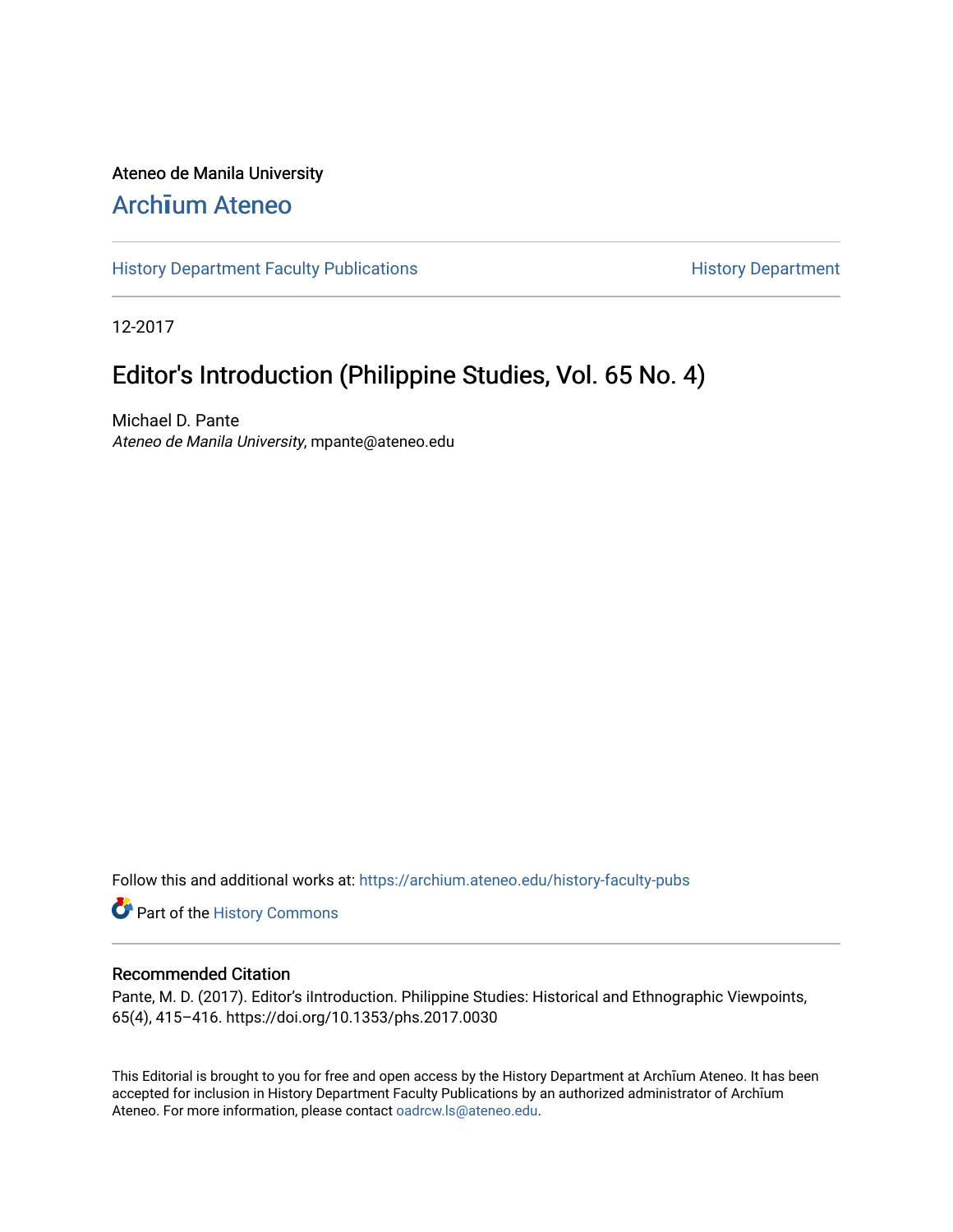# philippine studies: historical and ethnographic viewpoints

Ateneo de Manila University • Loyola Heights, Quezon City • 1108 Philippines

### Editor's Introduction

Michael D. Pante

*Philippine Studies: Historical and Ethnographic Viewpoints* vol. 65 no. 4 (2017): 415–16

Copyright © Ateneo de Manila University

*Philippine Studies: Historical and Ethnographic Viewpoints* is published by the Ateneo de Manila University. Contents may not be copied or sent via email or other means to multiple sites and posted to a listserv without the copyright holder's written permission. Users may download and print articles for individual, noncommercial use only. However, unless prior permission has been obtained, you may not download an entire issue of a journal, or download multiple copies of articles.

Please contact the publisher for any further use of this work at philstudies.soss@ateneo.edu.

http://www.philippinestudies.net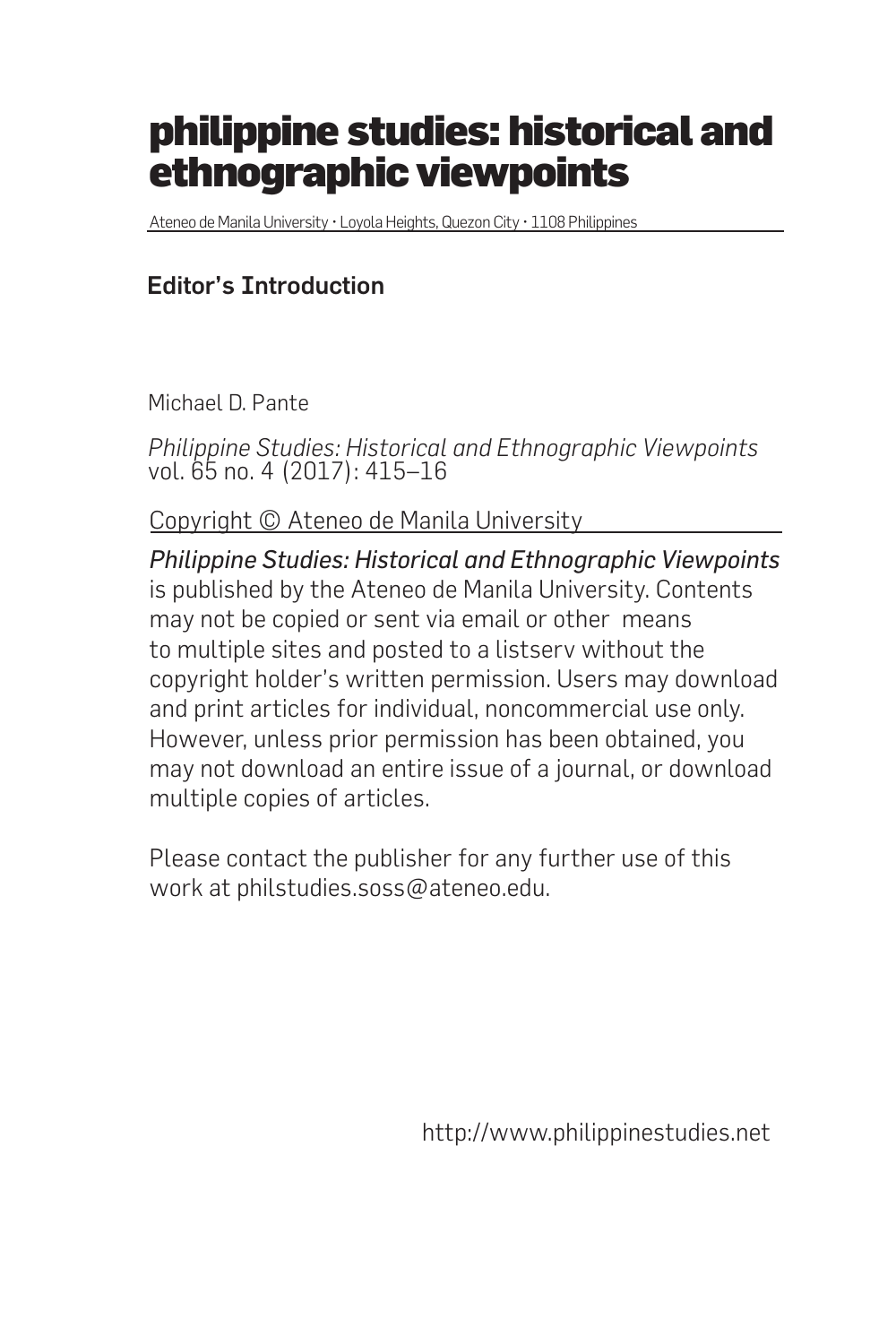# Editor's Introduction

egemony necessitates building consent among the ruled<br>through noncoercive means, with rulers deploying seemingly<br>benign institutions to help perpetuate the status quo and<br>convince the ruled to accept existing inequalities. through noncoercive means, with rulers deploying seemingly benign institutions to help perpetuate the status quo and convince the ruled to accept existing inequalities. However, the instrumentalization of education in the service of power is never straightforward. By poring over fifteen history textbooks used in Philippine secondary schools from 1905 to 2000 and employing qualitative content analysis, Rommel Curaming shows that government-approved instructional materials convey an inconsistent articulation of Philippine nationalism. Amid the state's various iterations in the twentieth century, these textbooks reflect the plurality of social forces that compete within the state to influence textbook writing and knowledge production in general. Focusing on notions of belonging to the Philippine nation, the origins of its peoples, its national self-image, and the concept of heroism, Curaming reveals biases—most notably in the unfair treatment of ethnolinguistic and religious minorities and ambiguities, such as in the glorification of foreign influences that are pervasive even in the "most nationalistic" texts and in the equivocal depiction of José Rizal, the country's foremost nationalist. The article also points out that the idea of Rizal as a US-sponsored hero is not supported by data. Curaming pushes us to further interrogate the notion of knowledge production as a critical ideological state appendage and of textbooks as mirrors of social dynamics.

The nexus linking state apparatuses and knowledge production also takes a surprising turn in Rene Escalante's study on the Cuerpo de Vigilancia de Manila (Surveillance Corps of Manila). Established in 1895, the Cuerpo stood as a late colonial institution for the Spanish rulers to quell dissent through intelligence gathering. It kept dossiers on persons of interest and monitored suspicious activities in the period of an anticolonial revolution. The original intention behind its existence was to maintain the stability of the colonial state by rendering the colonized more visible in the colonial records. Legibility, in the form of data that could be turned into actionable